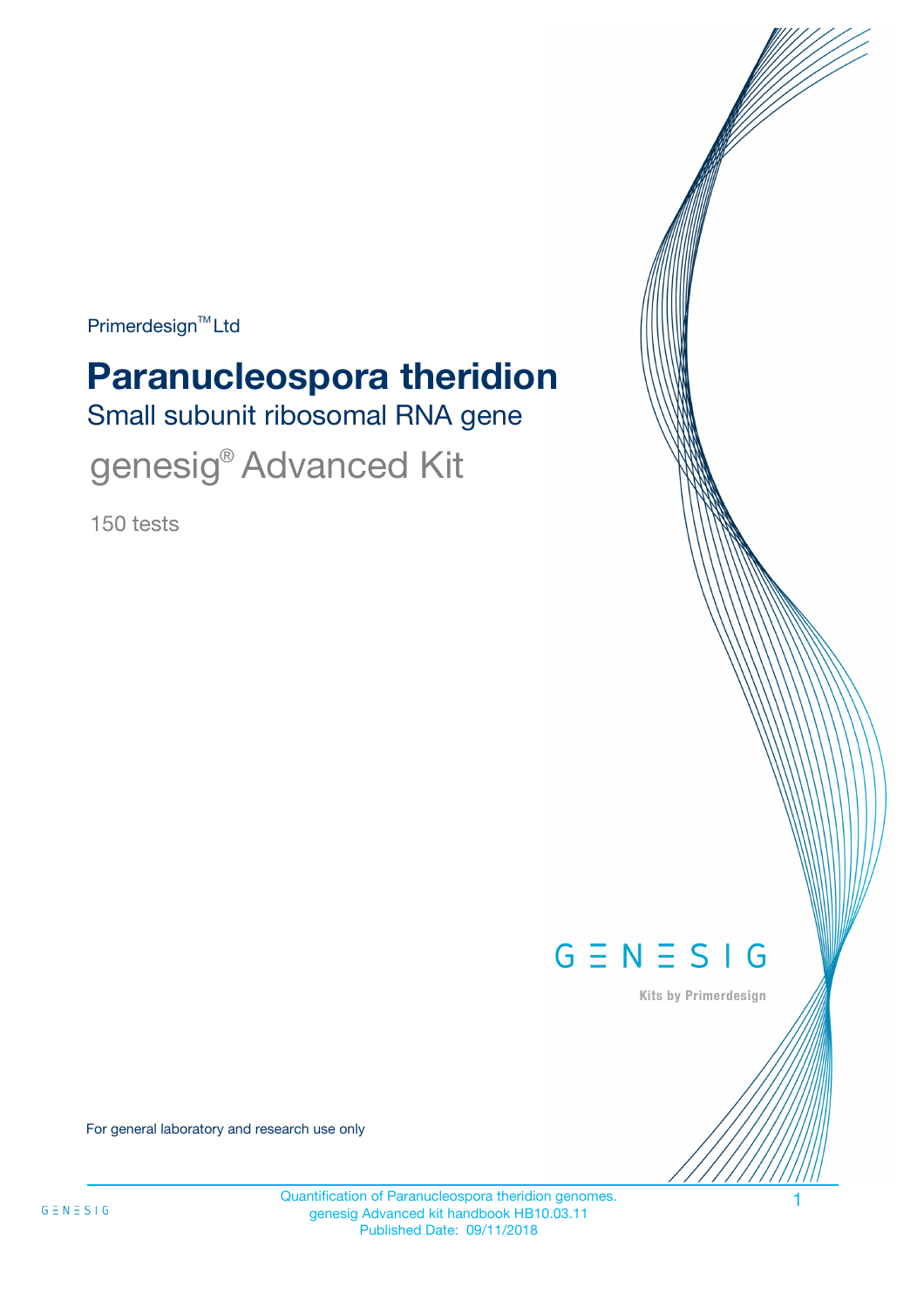### Introduction to Paranucleospora theridion

Paranucleospora theridion is a microsporidian parasite first discovered in salmon lice (Lepeophtheirus salmonis). The same parasite has been found in Altlantic salmon (Salmo salar), and is associated with proliferative gill disease (PGD), and proliferative gill inflammation (PGI).

Transmission of the parasite does not occur directly from salmon to salmon but from sea lice to salmon. Development in lice is extensive, with the formation of xenoma-like hypertrophic cells filled with microsporidian spores. Salmon are also infected in the absence of lice, likely through waterborne spores that initiate infections in the gills. Lice mortality in winter and spring is likely responsible for a reservoir of spores in the water. P. theridion develops two types of spores in salmon, cytoplasmic spores in phagocytes and intranuclear spores in epidermal cells. The former type of development is assumed to be propagative (autoinfection), while the epidermal spores transfer the parasite to lice.

Early clinical signs of fish affected by PGD include reluctance to feed and listlessness. As a result of the respiratory injury, affected fish are often seen behind supplemental aeration devices or in the shallows as they are unable to breathe in spite of sufficient dissolved oxygen levels. The disease results in mottled red and white swollen gills and can lead to fractures of the cartilage in primary gill filaments. Mortality is often severe in the early stages of the disease, with fingerlings usually being the most susceptible. There is still much that is unknown about this parasite and its importance, emerging as a new phenomenon in the Norwegian aquaculture industry and having also been identified in Scottish farmed salmon. Between early July and autumn seems to be the highest period of infection pressure with P. theridion. The highest losses associated with the presence of the parasite occur in the period from September to February the following year.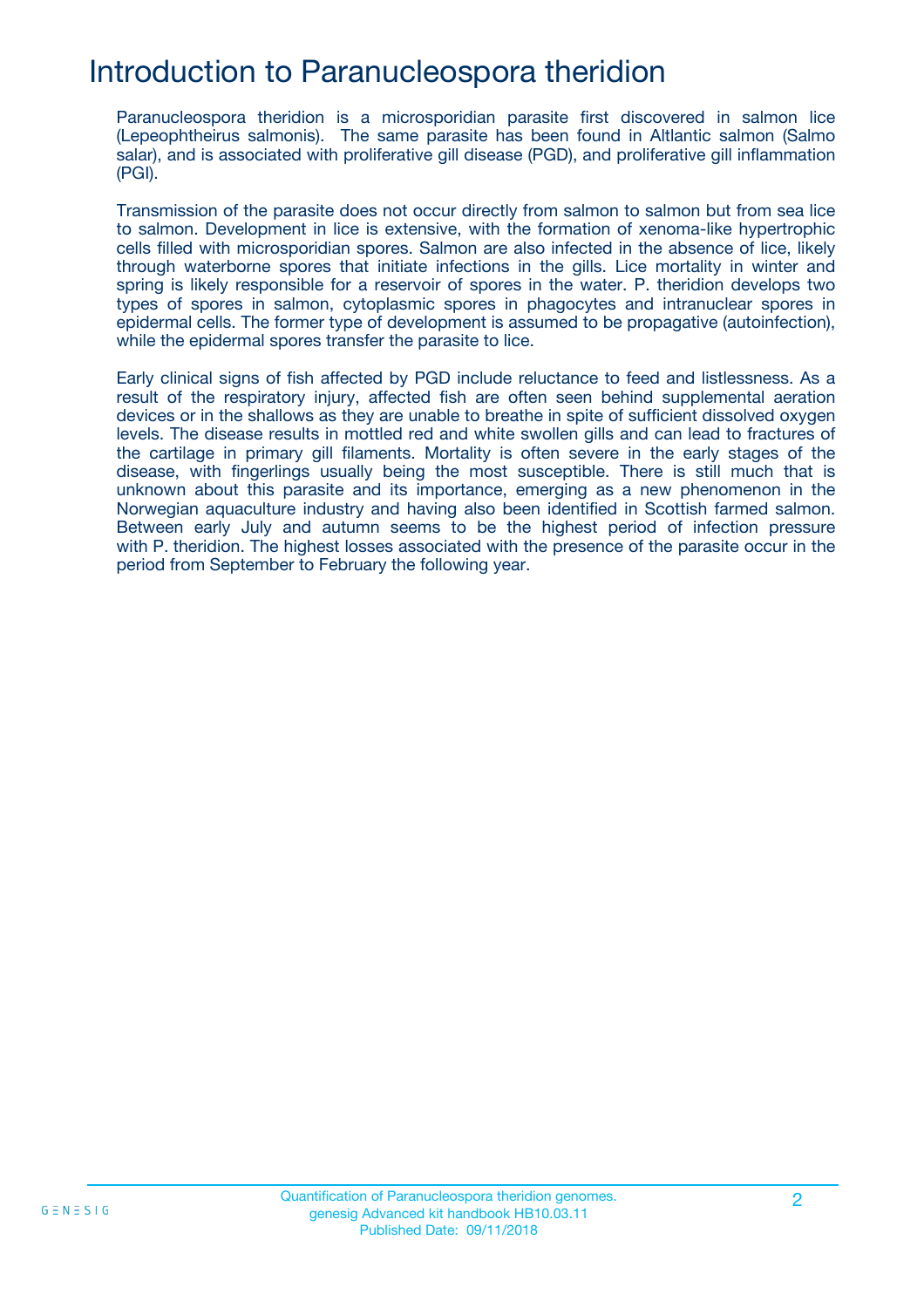# **Specificity**

The Primerdesign genesig Kit for Paranucleospora theridion (P.theridion) genomes is designed for the in vitro quantification of P.theridion genomes. The kit is designed to have a broad detection profile. Specifically, the primers represent 100% homology with over 95% of the NCBI database reference sequences available at the time of design.

The dynamics of genetic variation means that new sequence information may become available after the initial design. Primerdesign periodically reviews the detection profiles of our kits and when required releases new versions.

If you require further information, or have a specific question about the detection profile of this kit then please send an e.mail to enquiry@primerdesign.co.uk and our bioinformatics team will answer your question.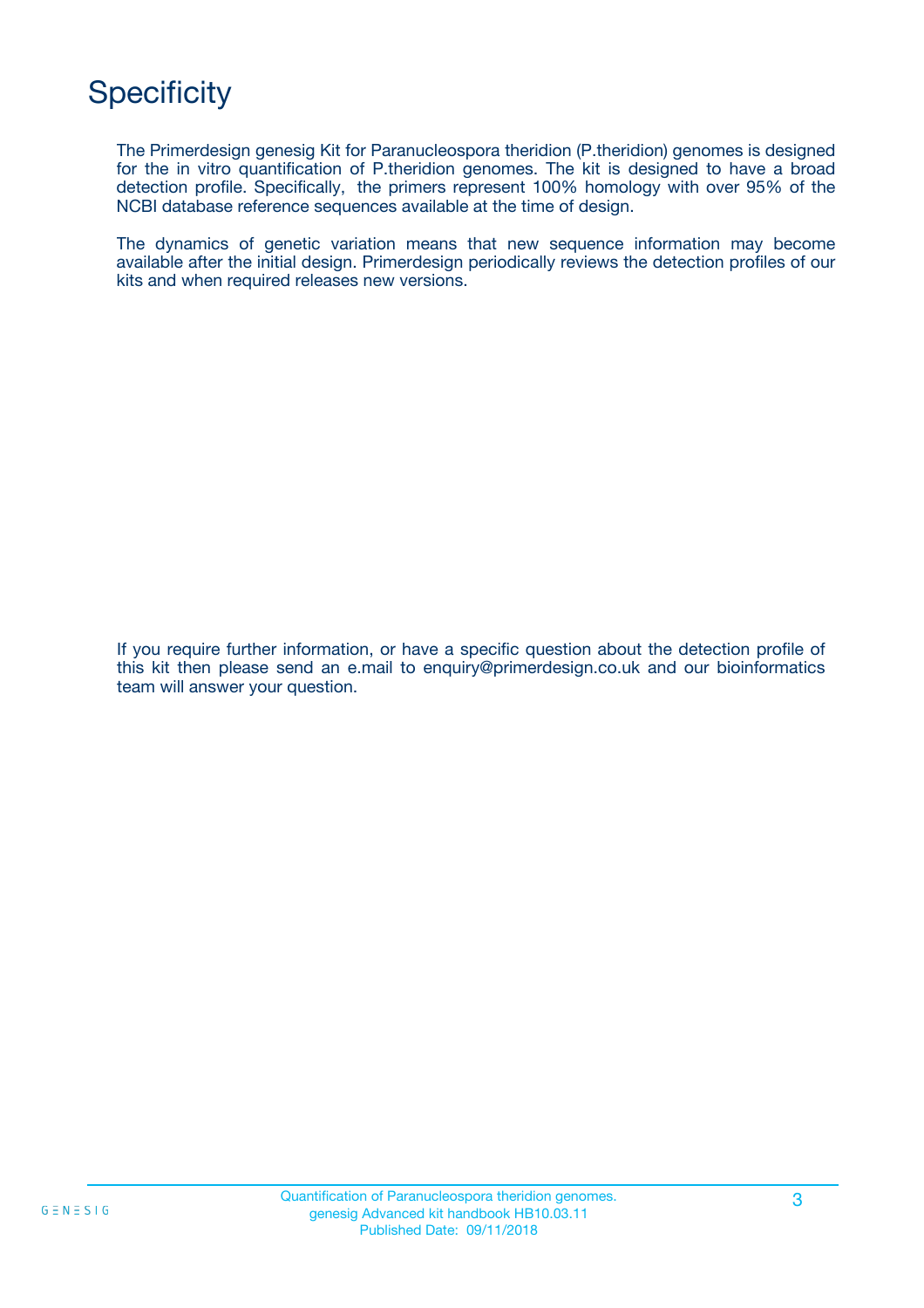### Kit contents

- **P.theridion specific primer/probe mix (150 reactions BROWN)** FAM labelled
- **P.theridion positive control template (for Standard curve RED)**
- **Internal extraction control primer/probe mix (150 reactions BROWN)** VIC labelled as standard
- **Internal extraction control DNA (150 reactions BLUE)**
- **Endogenous control primer/probe mix (150 reactions BROWN)** FAM labelled
- **RNase/DNase free water (WHITE)** for resuspension of primer/probe mixes
- **Template preparation buffer (YELLOW)** for resuspension of internal control template, positive control template and standard curve preparation

### Reagents and equipment to be supplied by the user

#### **Real-time PCR Instrument**

#### **Extraction kit**

This kit is recommended for use with genesig Easy DNA/RNA extraction kit. However, it is designed to work well with all processes that yield high quality RNA and DNA with minimal PCR inhibitors.

#### **oasig**TM **lyophilised or Precision**®**PLUS 2X qPCR Master Mix**

This kit is intended for use with oasig or PrecisionPLUS2X qPCR Master Mix.

**Pipettors and Tips**

**Vortex and centrifuge**

#### **Thin walled 1.5 ml PCR reaction tubes**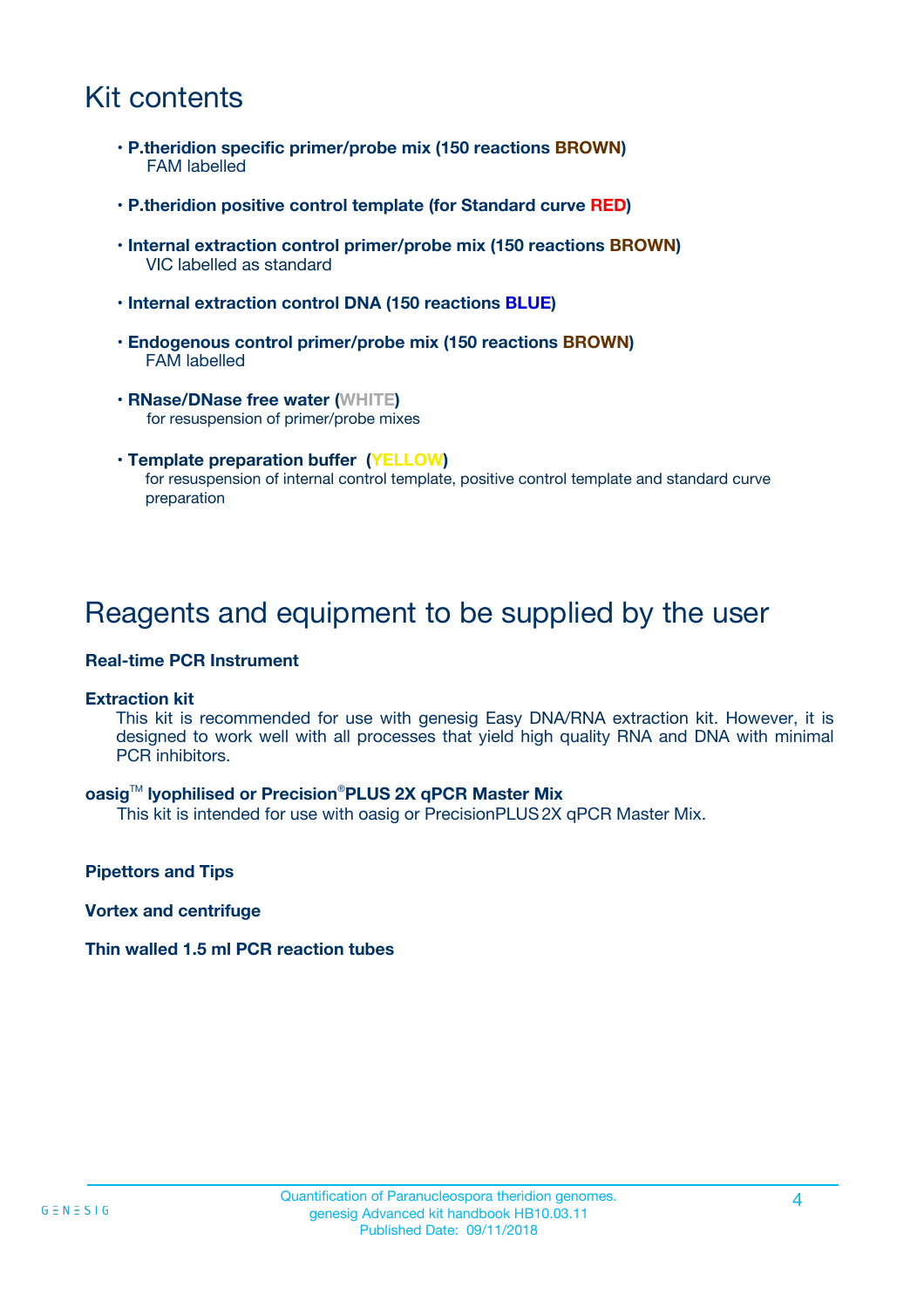### Kit storage and stability

This kit is stable at room temperature but should be stored at -20ºC on arrival. Once the lyophilised components have been resuspended they should not be exposed to temperatures above -20°C for longer than 30 minutes at a time and unnecessary repeated freeze/thawing should be avoided. The kit is stable for six months from the date of resuspension under these circumstances.

If a standard curve dilution series is prepared this can be stored frozen for an extended period. If you see any degradation in this serial dilution a fresh standard curve can be prepared from the positive control.

Primerdesign does not recommend using the kit after the expiry date stated on the pack.

### Suitable sample material

All kinds of sample material suited for PCR amplification can be used. Please ensure the samples are suitable in terms of purity, concentration, and DNA integrity (An internal PCR control is supplied to test for non specific PCR inhibitors). Always run at least one negative control with the samples. To prepare a negative-control, replace the template DNA sample with RNase/DNase free water.

### Dynamic range of test

Under optimal PCR conditions genesig P.theridion detection kits have very high priming efficiencies of >95% and can detect less than 100 copies of target template.

### Notices and disclaimers

This product is developed, designed and sold for research purposes only. It is not intended for human diagnostic or drug purposes or to be administered to humans unless clearly expressed for that purpose by the Food and Drug Administration in the USA or the appropriate regulatory authorities in the country of use. During the warranty period Primerdesign genesig detection kits allow precise and reproducible data recovery combined with excellent sensitivity. For data obtained by violation to the general GLP guidelines and the manufacturer's recommendations the right to claim under guarantee is expired. PCR is a proprietary technology covered by several US and foreign patents. These patents are owned by Roche Molecular Systems Inc. and have been sub-licensed by PE Corporation in certain fields. Depending on your specific application you may need a license from Roche or PE to practice PCR. Additional information on purchasing licenses to practice the PCR process may be obtained by contacting the Director of Licensing at Roche Molecular Systems, 1145 Atlantic Avenue, Alameda, CA 94501 or Applied Biosystems business group of the Applera Corporation, 850 Lincoln Centre Drive, Foster City, CA 94404. In addition, the 5' nuclease assay and other homogeneous amplification methods used in connection with the PCR process may be covered by U.S. Patents 5,210,015 and 5,487,972, owned by Roche Molecular Systems, Inc, and by U.S. Patent 5,538,848, owned by The Perkin-Elmer Corporation.

# Trademarks

Primerdesign™ is a trademark of Primerdesign Ltd.

genesig $^\circledR$  is a registered trademark of Primerdesign Ltd.

The PCR process is covered by US Patents 4,683,195, and 4,683,202 and foreign equivalents owned by Hoffmann-La Roche AG. BI, ABI PRISM® GeneAmp® and MicroAmp® are registered trademarks of the Applera Genomics (Applied Biosystems Corporation). BIOMEK® is a registered trademark of Beckman Instruments, Inc.; iCycler™ is a registered trademark of Bio-Rad Laboratories, Rotor-Gene is a trademark of Corbett Research. LightCycler™ is a registered trademark of the Idaho Technology Inc. GeneAmp®, TaqMan® and AmpliTaqGold® are registered trademarks of Roche Molecular Systems, Inc., The purchase of the Primerdesign™ reagents cannot be construed as an authorization or implicit license to practice PCR under any patents held by Hoffmann-LaRoche Inc.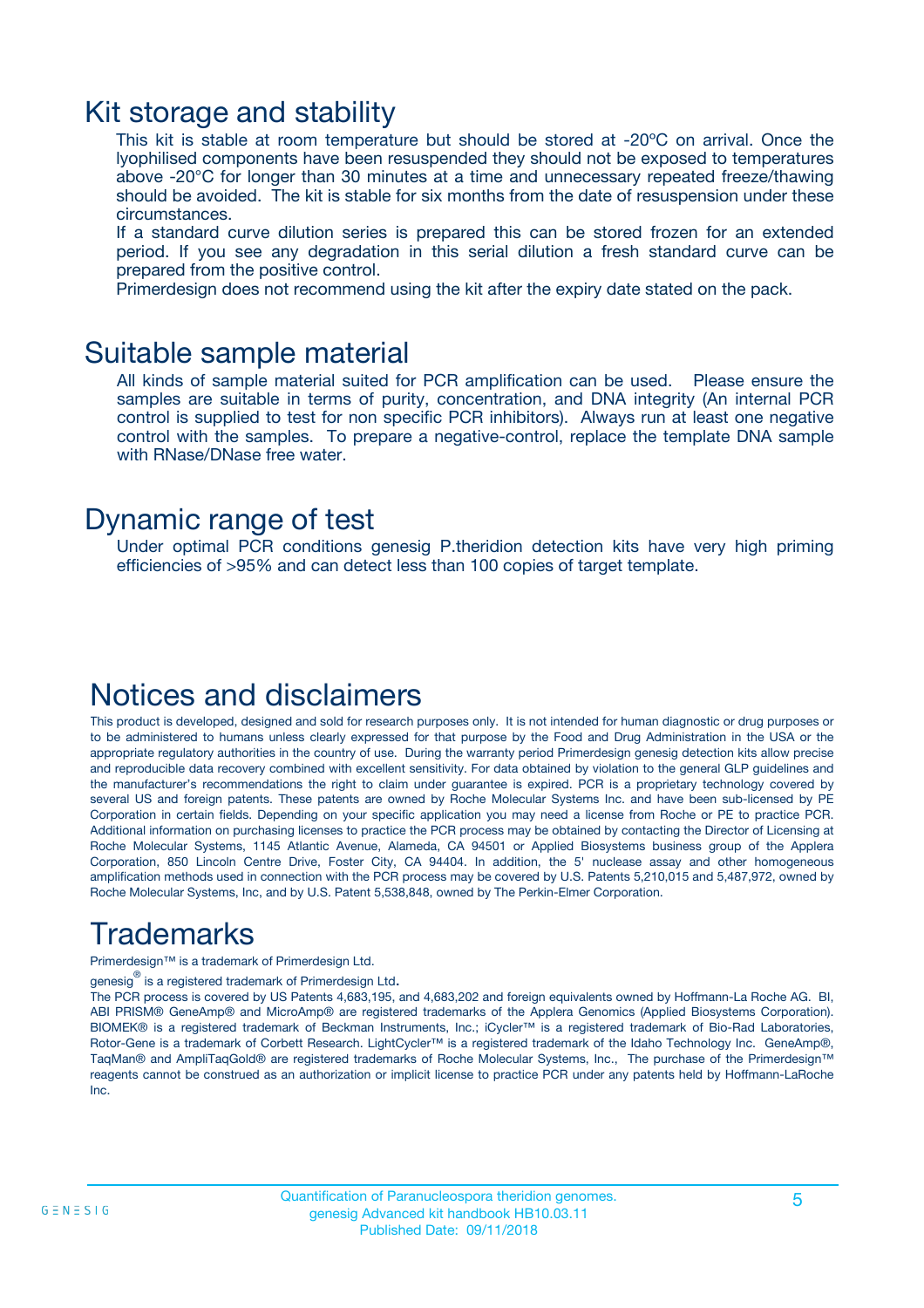### Principles of the test

#### **Real-time PCR**

A P.theridion specific primer and probe mix is provided and this can be detected through the FAM channel.

The primer and probe mix provided exploits the so-called TaqMan® principle. During PCR amplification, forward and reverse primers hybridize to the P.theridion DNA. A fluorogenic probe is included in the same reaction mixture which consists of a DNA probe labeled with a 5`-dye and a 3`-quencher. During PCR amplification, the probe is cleaved and the reporter dye and quencher are separated. The resulting increase in fluorescence can be detected on a range of qPCR platforms.

#### **Positive control**

For copy number determination and as a positive control for the PCR set up, the kit contains a positive control template. This can be used to generate a standard curve of P.theridion copy number / Cq value. Alternatively the positive control can be used at a single dilution where full quantitative analysis of the samples is not required. Each time the kit is used, at least one positive control reaction must be included in the run. A positive result indicates that the primers and probes for detecting the target P.theridion gene worked properly in that particular experimental scenario. If a negative result is obtained the test results are invalid and must be repeated. Care should be taken to ensure that the positive control does not contaminate any other kit component which would lead to false-positive results. This can be achieved by handling this component in a Post PCR environment. Care should also be taken to avoid cross-contamination of other samples when adding the positive control to the run. This can be avoided by sealing all other samples and negative controls before pipetting the positive control into the positive control well.

#### **Negative control**

To validate any positive findings a negative control reaction should be included every time the kit is used. For this reaction the RNase/DNase free water should be used instead of template. A negative result indicates that the reagents have not become contaminated while setting up the run.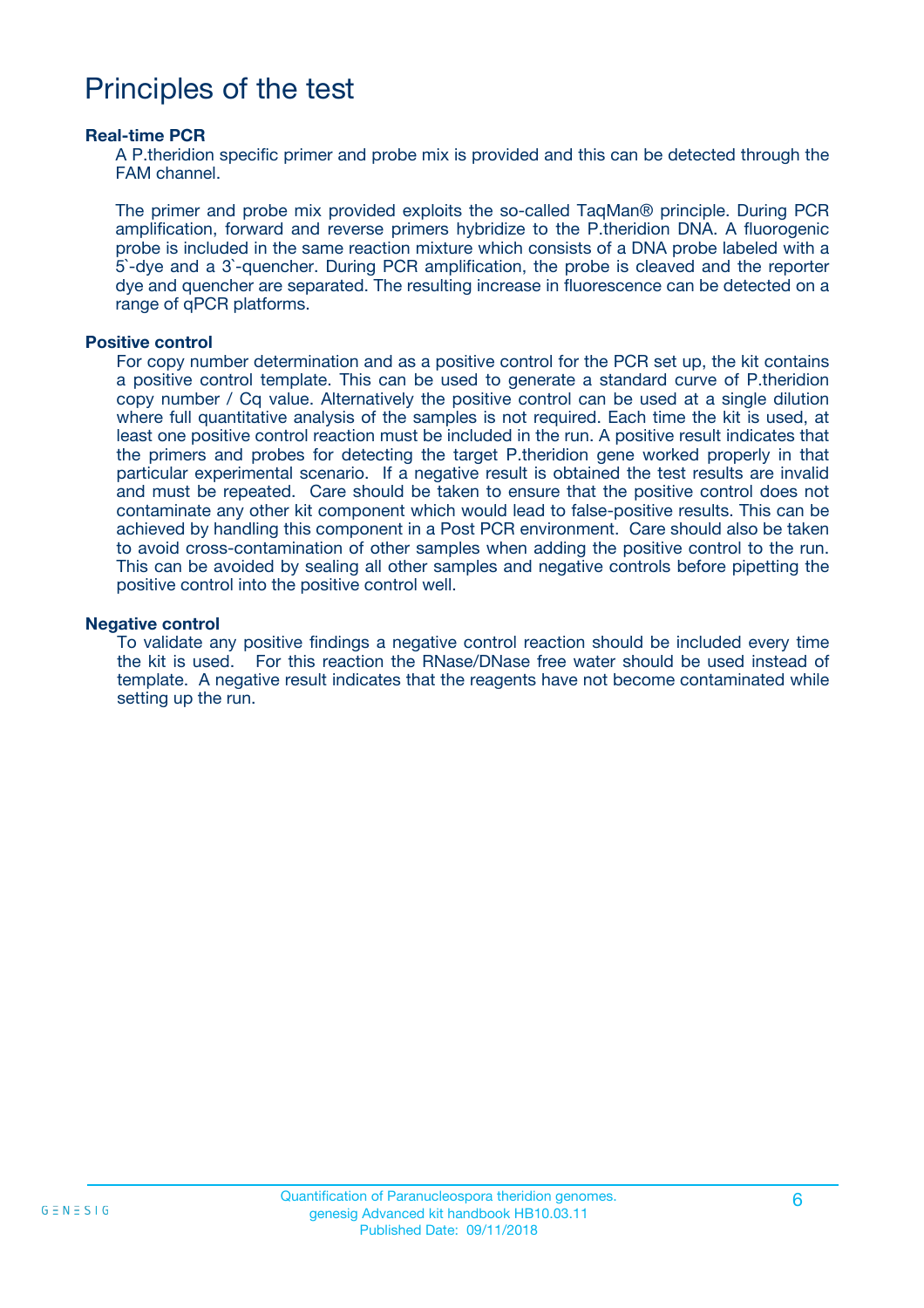#### **Internal DNA extraction control**

When performing DNA extraction, it is often advantageous to have an exogenous source of DNA template that is spiked into the lysis buffer. This control DNA is then co-purified with the sample DNA and can be detected as a positive control for the extraction process. Successful co-purification and qPCR for the control DNA also indicates that PCR inhibitors are not present at a high concentration.

A separate primer and probe mix are supplied with this kit to detect the exogenous DNA using qPCR. The primers are present at PCR limiting concentrations which allows multiplexing with the target sequence primers. Amplification of the control DNA does not interfere with detection of the P.theridion target DNA even when present at low copy number. The Internal control is detected through the VIC channel and gives a Cq value of 28+/-3.

#### **Endogenous control**

To confirm extraction of a valid biological template, a primer and probe mix is included to detect an endogenous gene. Detection of the endogenous control is through the FAM channel and it is NOT therefore possible to perform a multiplex with the P.theridion primers. A poor endogenous control signal may indicate that the sample did not contain sufficient biological material.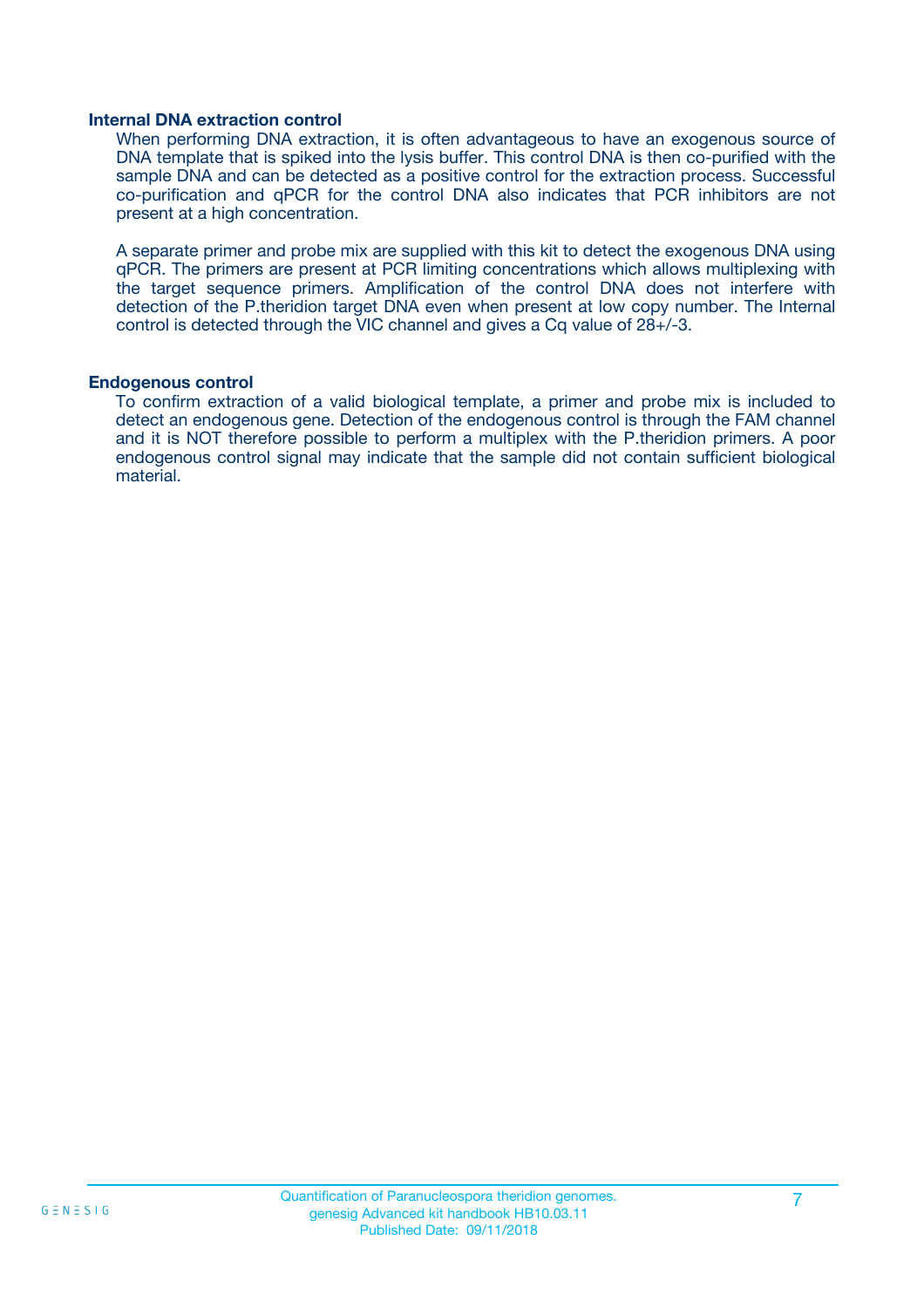### Resuspension protocol

To minimize the risk of contamination with foreign DNA, we recommend that all pipetting be performed in a PCR clean environment. Ideally this would be a designated PCR lab or PCR cabinet. Filter tips are recommended for all pipetting steps.

- **1. Pulse-spin each tube in a centrifuge before opening.** This will ensure lyophilised primer and probe mix is in the base of the tube and is not spilt upon opening the tube.
- **2. Resuspend the primer/probe mixes in the RNase/DNase free water supplied, according to the table below:**

To ensure complete resuspension, vortex each tube thoroughly.

| Component - resuspend in water                       |          |  |
|------------------------------------------------------|----------|--|
| <b>Pre-PCR pack</b>                                  |          |  |
| P.theridion primer/probe mix (BROWN)                 | $165$ µ  |  |
| Internal extraction control primer/probe mix (BROWN) | $165$ µl |  |
| Endogenous control primer/probe mix (BROWN)          | 165 µl   |  |

**3. Resuspend the internal control template and positive control template in the template preparation buffer supplied, according to the table below:** To ensure complete resuspension, vortex each tube thoroughly.

| Component - resuspend in template preparation buffer |  |  |  |
|------------------------------------------------------|--|--|--|
| <b>Pre-PCR heat-sealed foil</b>                      |  |  |  |
| Internal extraction control DNA (BLUE)               |  |  |  |
| <b>Post-PCR heat-sealed foil</b>                     |  |  |  |
| P.theridion Positive Control Template (RED) *        |  |  |  |

\* This component contains high copy number template and is a VERY significant contamination risk. It must be opened and handled in a separate laboratory environment, away from the other components.

### DNA extraction

The internal extraction control DNA can be added either to the DNA lysis/extraction buffer or to the DNA sample once it has been resuspended in lysis buffer.

**DO NOT add the internal extraction control DNA directly to the unprocessed biological sample as this will lead to degradation and a loss in signal.**

- **1. Add 4µl of the Internal extraction control DNA (BLUE) to each sample in DNA lysis/extraction buffer per sample.**
- **2. Complete DNA extraction according to the manufacturers protocols.**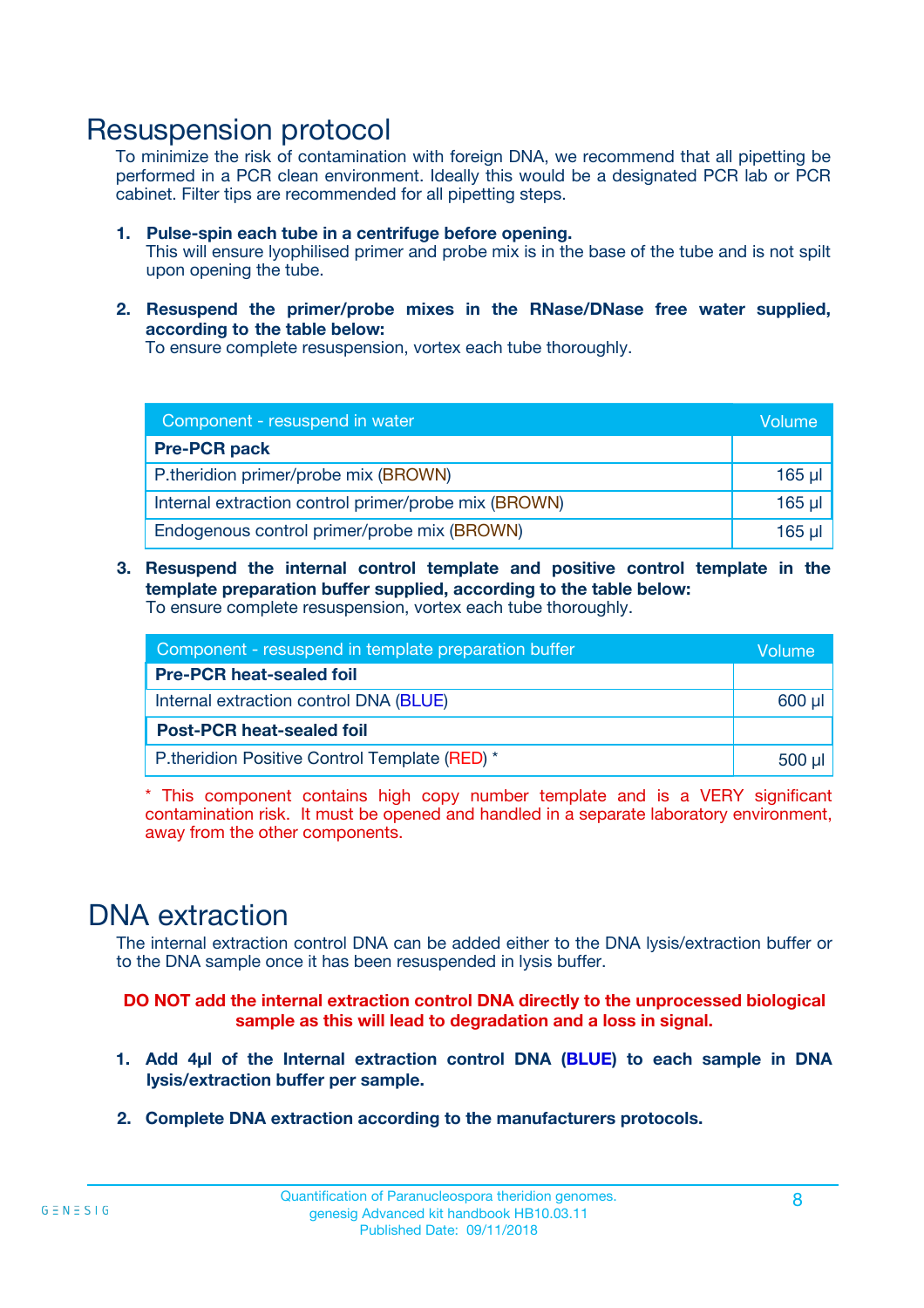# qPCR detection protocol

**1. For each DNA sample prepare a reaction mix according to the table below:** Include sufficient reactions for positive and negative controls.

| Component                                            | Volume   |
|------------------------------------------------------|----------|
| oasig or PrecisionPLUS 2X qPCR Master Mix            | $10 \mu$ |
| P.theridion primer/probe mix (BROWN)                 | 1 µI     |
| Internal extraction control primer/probe mix (BROWN) | 1 µl     |
| <b>RNase/DNase free water (WHITE)</b>                | $3 \mu$  |
| <b>Final Volume</b>                                  | 15 µl    |

**2. For each DNA sample prepare an endogenous control reaction according to the table below (Optional):**

**This control reaction will provide useful information regarding the quality of the biological sample.**

| Component                                   | Volume   |
|---------------------------------------------|----------|
| oasig or PrecisionPLUS 2X qPCR Master Mix   | $10 \mu$ |
| Endogenous control primer/probe mix (BROWN) | 1 µI     |
| <b>RNase/DNase free water (WHITE)</b>       | $4 \mu$  |
| <b>Final Volume</b>                         | 15 µl    |

- **3. Pipette 15µl of each mix into individual wells according to your qPCR experimental plate set up.**
- **4. Prepare sample DNA templates for each of your samples.**
- **5. Pipette 5µl of DNA template into each well, according to your experimental plate set up.**

For negative control wells use 5µl of RNase/DNase free water. The final volume in each well is 20ul.

**6. If a standard curve is included for quantitative analysis, prepare a reaction mix according to the table below:**

| Component                                 | Volume   |
|-------------------------------------------|----------|
| oasig or PrecisionPLUS 2X qPCR Master Mix | 10 µl    |
| P.theridion primer/probe mix (BROWN)      | 1 µI     |
| <b>RNase/DNase free water (WHITE)</b>     | 4 µl     |
| <b>Final Volume</b>                       | $15 \mu$ |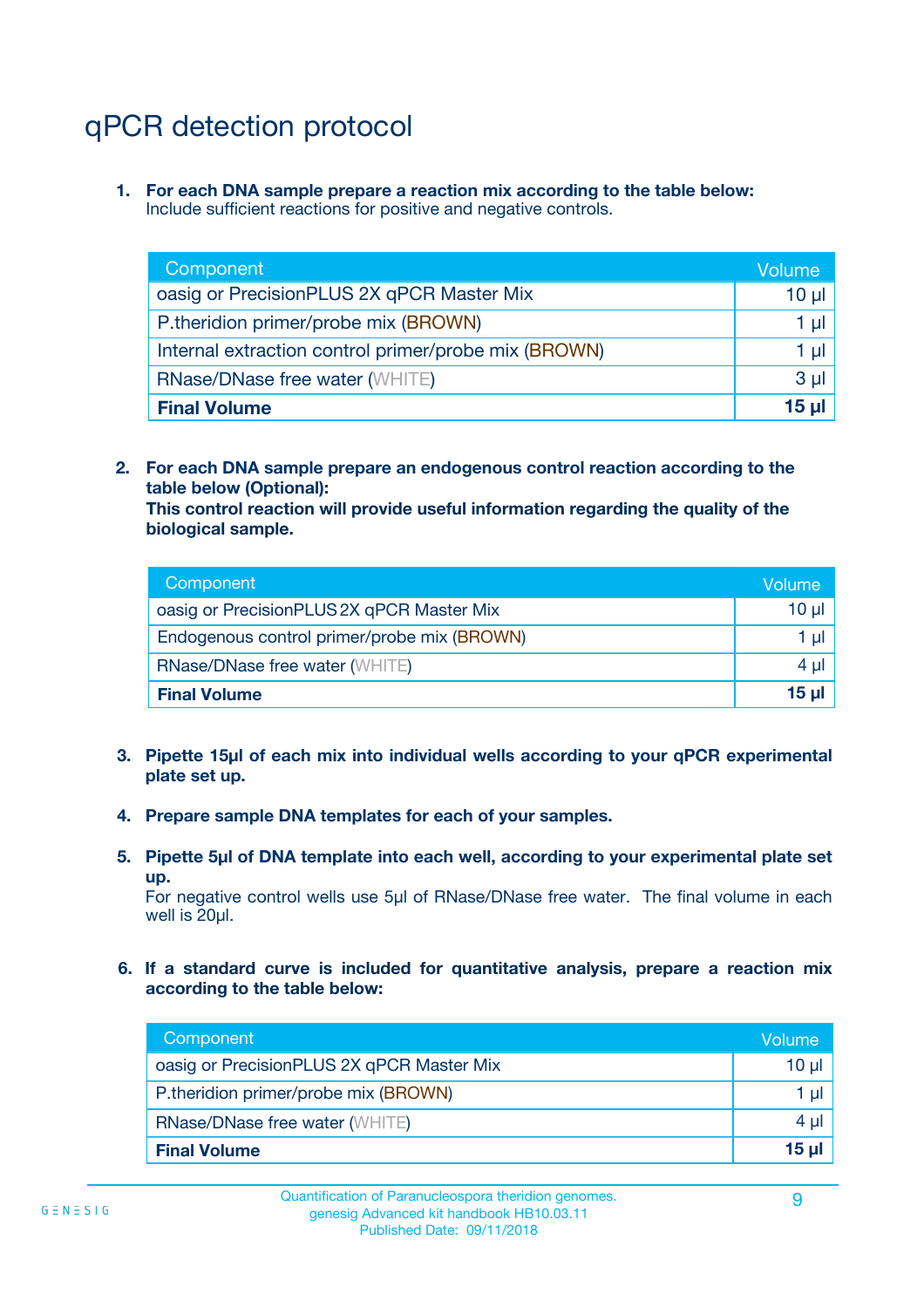#### **7. Preparation of standard curve dilution series.**

- 1) Pipette 90µl of template preparation buffer into 5 tubes and label 2-6
- 2) Pipette 10µl of Positive Control Template (RED) into tube 2
- 3) Vortex thoroughly
- 4) Change pipette tip and pipette 10µl from tube 2 into tube 3
- 5) Vortex thoroughly

Repeat steps 4 and 5 to complete the dilution series

| <b>Standard Curve</b>         | <b>Copy Number</b>     |
|-------------------------------|------------------------|
| Tube 1 Positive control (RED) | $2 \times 10^5$ per µl |
| Tube 2                        | $2 \times 10^4$ per µl |
| Tube 3                        | $2 \times 10^3$ per µl |
| Tube 4                        | $2 \times 10^2$ per µl |
| Tube 5                        | 20 per µl              |
| Tube 6                        | 2 per µl               |

**8. Pipette 5µl of standard template into each well for the standard curve according to your experimental plate set up.**

#### The final volume in each well is 20µl.

# qPCR amplification protocol

Amplification conditions using oasig or PrecisionPLUS 2X qPCR Master Mix.

|             | <b>Step</b>       | <b>Time</b>     | Temp    |
|-------------|-------------------|-----------------|---------|
|             | Enzyme activation | 2 min           | 95 °C   |
| Cycling x50 | Denaturation      | 10 <sub>s</sub> | 95 $°C$ |
|             | DATA COLLECTION * | 60 s            | 60 °C   |

\* Fluorogenic data should be collected during this step through the FAM and VIC channels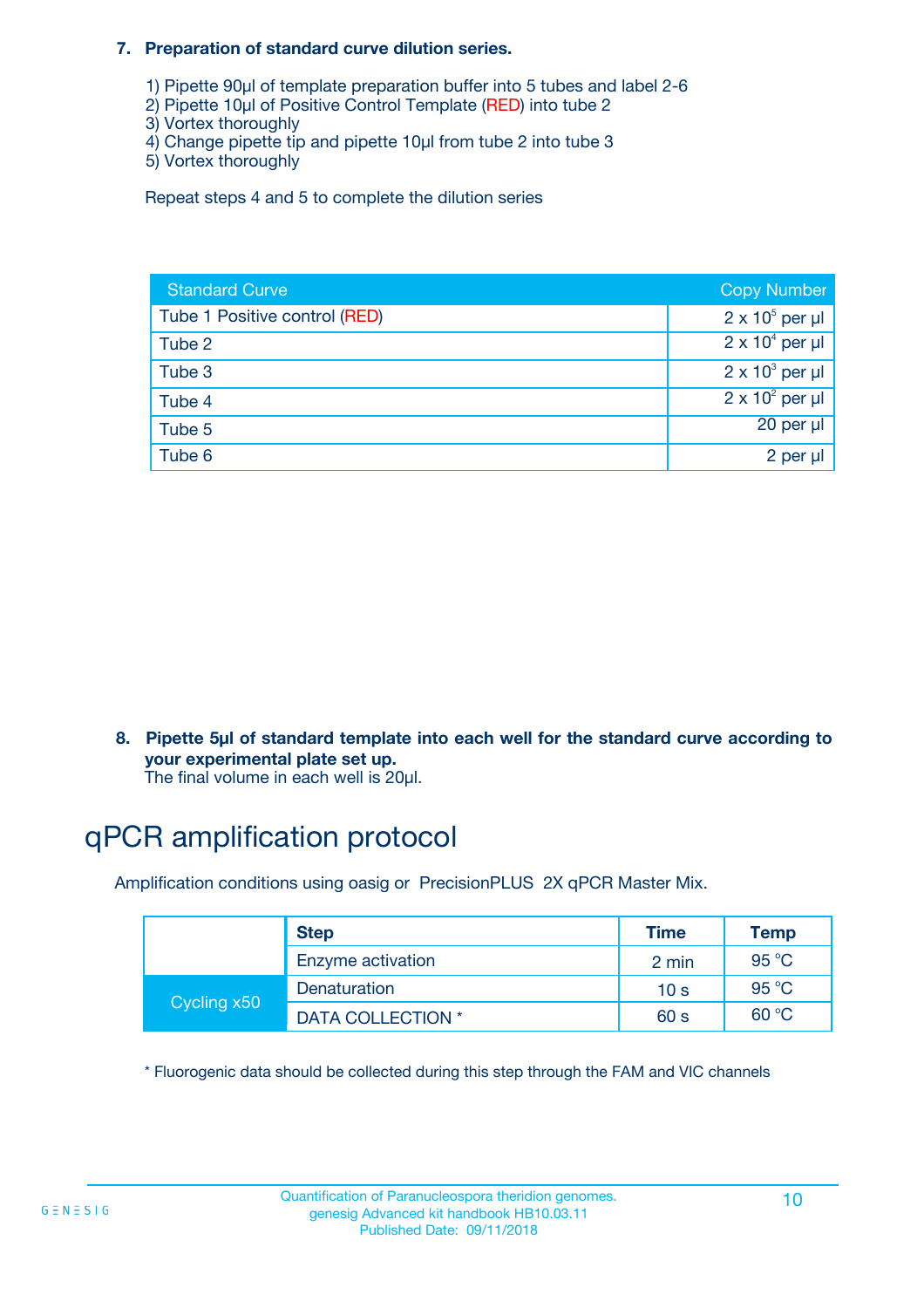# Interpretation of results

| <b>Target</b><br>(FAM) | <b>Internal</b><br>control<br>(NIC) | <b>Positive</b><br>control | <b>Negative</b><br>control | Interpretation                                                                                                  |
|------------------------|-------------------------------------|----------------------------|----------------------------|-----------------------------------------------------------------------------------------------------------------|
| $\leq 30$              | $+ 1 -$                             | ÷                          |                            | <b>POSITIVE QUANTITATIVE RESULT</b><br>calculate copy number                                                    |
| > 30                   | ٠                                   | ÷                          |                            | <b>POSITIVE QUANTITATIVE RESULT</b><br>calculate copy number                                                    |
| > 30                   |                                     | ÷                          |                            | <b>POSITIVE QUALITATIVE RESULT</b><br>do not report copy number as this<br>may be due to poor sample extraction |
|                        | ÷                                   | ÷                          |                            | <b>NEGATIVE RESULT</b>                                                                                          |
| $+ 1 -$                | $+ 1 -$                             | ÷                          | $\leq$ 35                  | <b>EXPERIMENT FAILED</b><br>due to test contamination                                                           |
| $+$ / -                | $+ 1 -$                             | ÷                          | > 35                       | $\star$                                                                                                         |
|                        |                                     | ÷                          |                            | <b>SAMPLE PREPARATION FAILED</b>                                                                                |
|                        |                                     |                            | $+$ /                      | <b>EXPERIMENT FAILED</b>                                                                                        |

Positive control template (**RED**) is expected to amplify between Cq 16 and 23. Failure to satisfy this quality control criterion is a strong indication that the experiment has been compromised.

\*Where the test sample is positive and the negative control is positive with a  $Ca > 35$ , the sample must be reinterpreted based on the relative signal strength of the two results:



If the sample amplifies  $> 5$  Cq earlier than the negative control then the sample should be reinterpreted (via the table above) with the negative control verified as negative.



If the sample amplifies  $< 5$  Cq earlier than the negative control then the positive sample result is invalidated and<br>the result should be determined  $the$  result should be inconclusive due to test contamination. The test for this sample should be repeated.